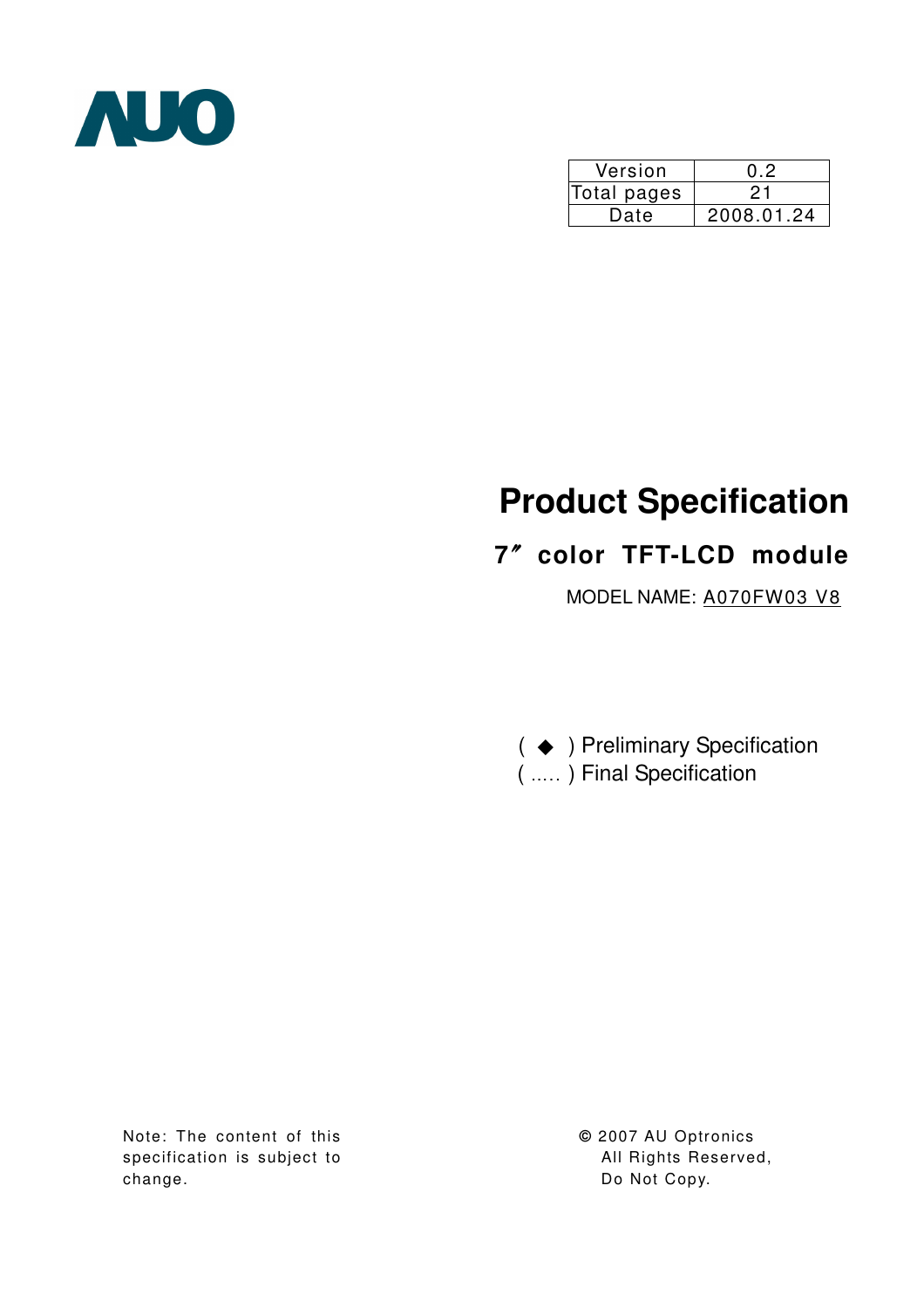

# **AUO** Record of Revision

| Version | Revise Date Page |                       | Content                                 |
|---------|------------------|-----------------------|-----------------------------------------|
| 0.1     | 21/Jan/2008      | $\mathsf{All}\xspace$ | First draft.                            |
| 0.2     | 24/Jan/2008      | $12 \overline{ }$     | Revise the reliability test items- ESD. |
|         |                  |                       |                                         |
|         |                  |                       |                                         |
|         |                  |                       |                                         |
|         |                  |                       |                                         |
|         |                  |                       |                                         |
|         |                  |                       |                                         |
|         |                  |                       |                                         |
|         |                  |                       |                                         |
|         |                  |                       |                                         |
|         |                  |                       |                                         |
|         |                  |                       |                                         |
|         |                  |                       |                                         |
|         |                  |                       |                                         |
|         |                  |                       |                                         |
|         |                  |                       |                                         |
|         |                  |                       |                                         |
|         |                  |                       |                                         |
|         |                  |                       |                                         |
|         |                  |                       |                                         |
|         |                  |                       |                                         |
|         |                  |                       |                                         |
|         |                  |                       |                                         |
|         |                  |                       |                                         |
|         |                  |                       |                                         |
|         |                  |                       |                                         |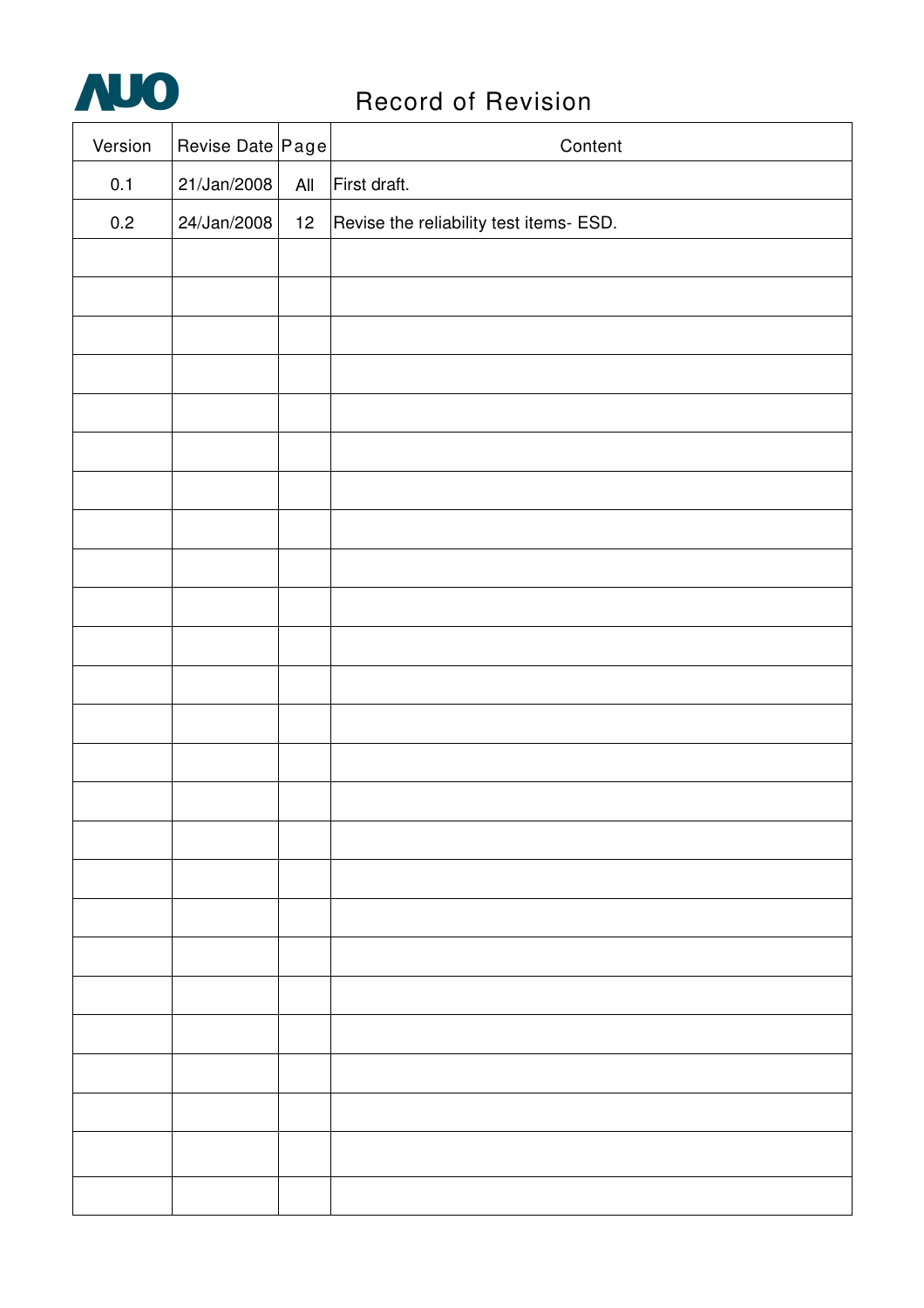

#### **Contents:**

|  | P <sub>3</sub> |
|--|----------------|
|  |                |
|  | P <sub>4</sub> |
|  |                |
|  | P <sub>5</sub> |
|  |                |
|  |                |
|  |                |
|  |                |
|  | P <sub>6</sub> |
|  | P <sub>8</sub> |
|  | P <sub>8</sub> |
|  |                |
|  |                |
|  | <b>P10</b>     |
|  | <b>P12</b>     |
|  |                |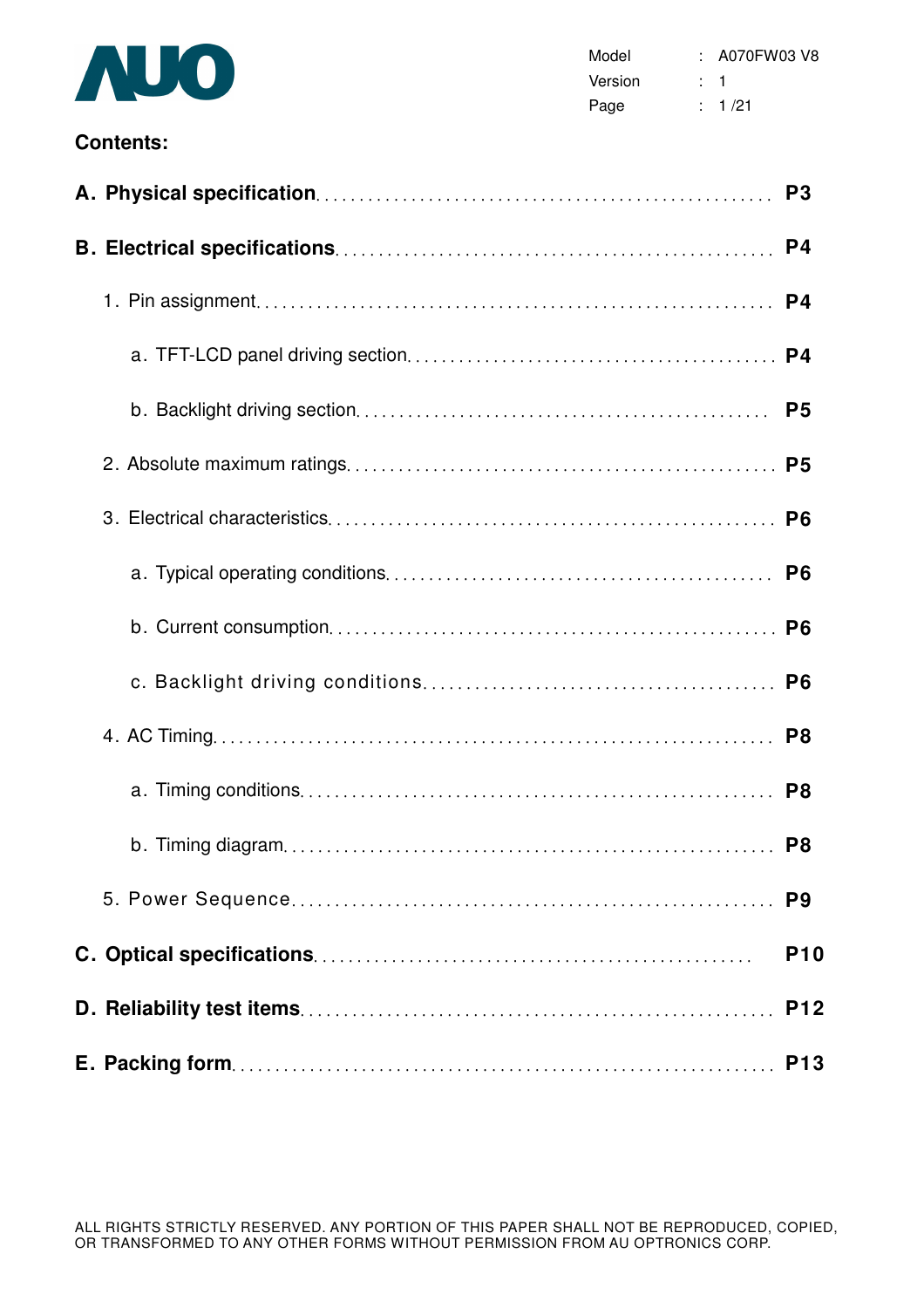

Model : A070FW03 V8 Version : 1 Page : 2/21

### **Appendix:**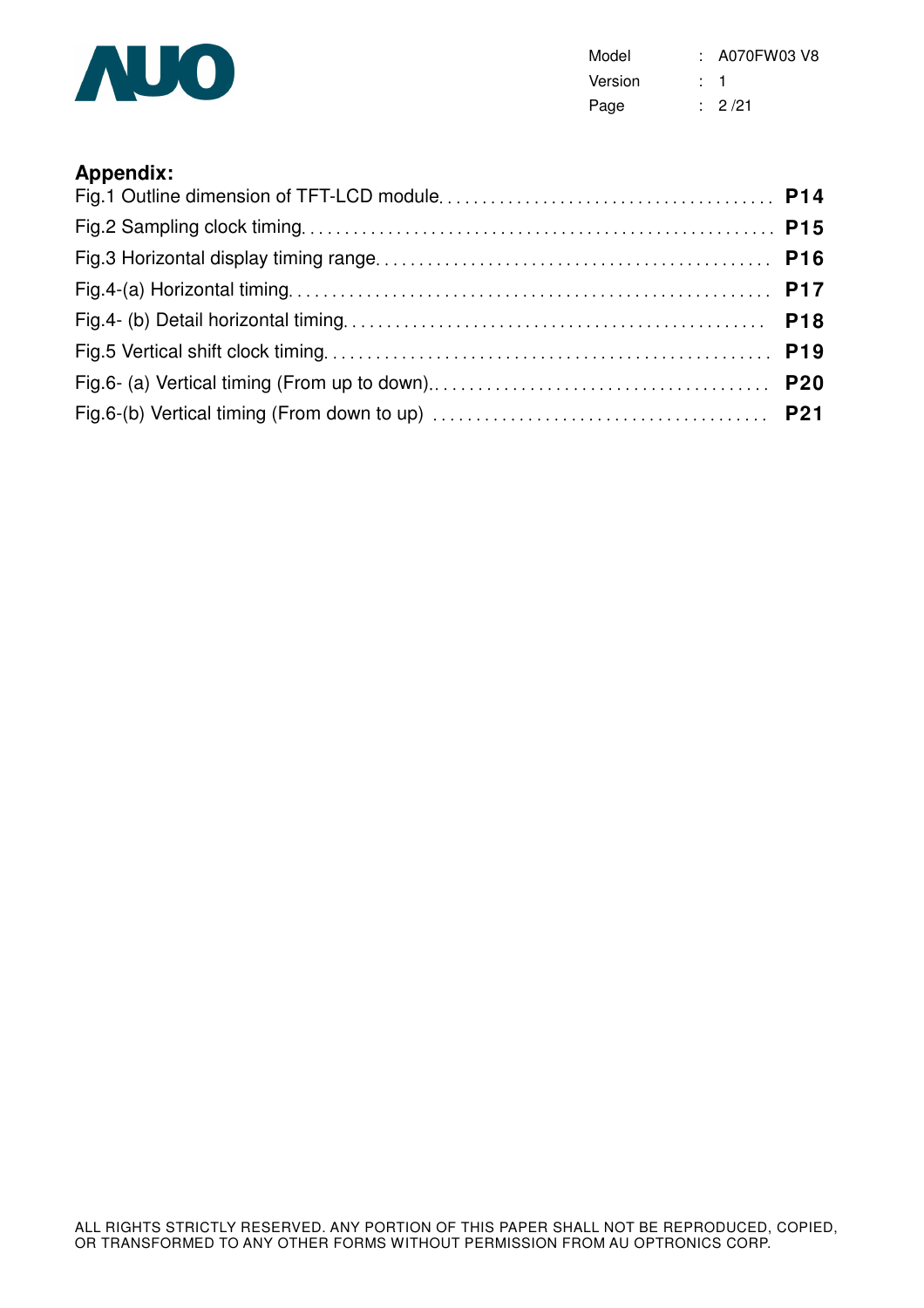

Model : A070FW03 V8 Version : 1 Page : 3/21

# **A. Physical specifications**

| NO.            | <b>Item</b>             | <b>Specification</b>                   | Remark |
|----------------|-------------------------|----------------------------------------|--------|
|                | Display resolution(dot) | 480RGB(W) × 234(H)                     |        |
| $\overline{2}$ | Active area(mm)         | 154.08(W)×86.58(H)                     |        |
| 3              | Screen size(inch)       | 7.0(Diagonal)                          |        |
| 4              | Dot pitch(mm)           | $0.107(W)\times 0.370(H)$              |        |
| 5              | Color configuration     | R. G. B. stripe                        |        |
| 6              | Overall dimension(mm)   | $164.9(W)\times 100.0(H)\times 5.7(D)$ | Note 1 |
| 7              | Weight(g)               | 147 ±10(TBD)                           |        |
| 8              | Surface treatment       | AG(25%) with WV film                   |        |
| 9              | Backlight unit          | <b>CCFL</b>                            |        |

Note 1: Refer to Fig. 1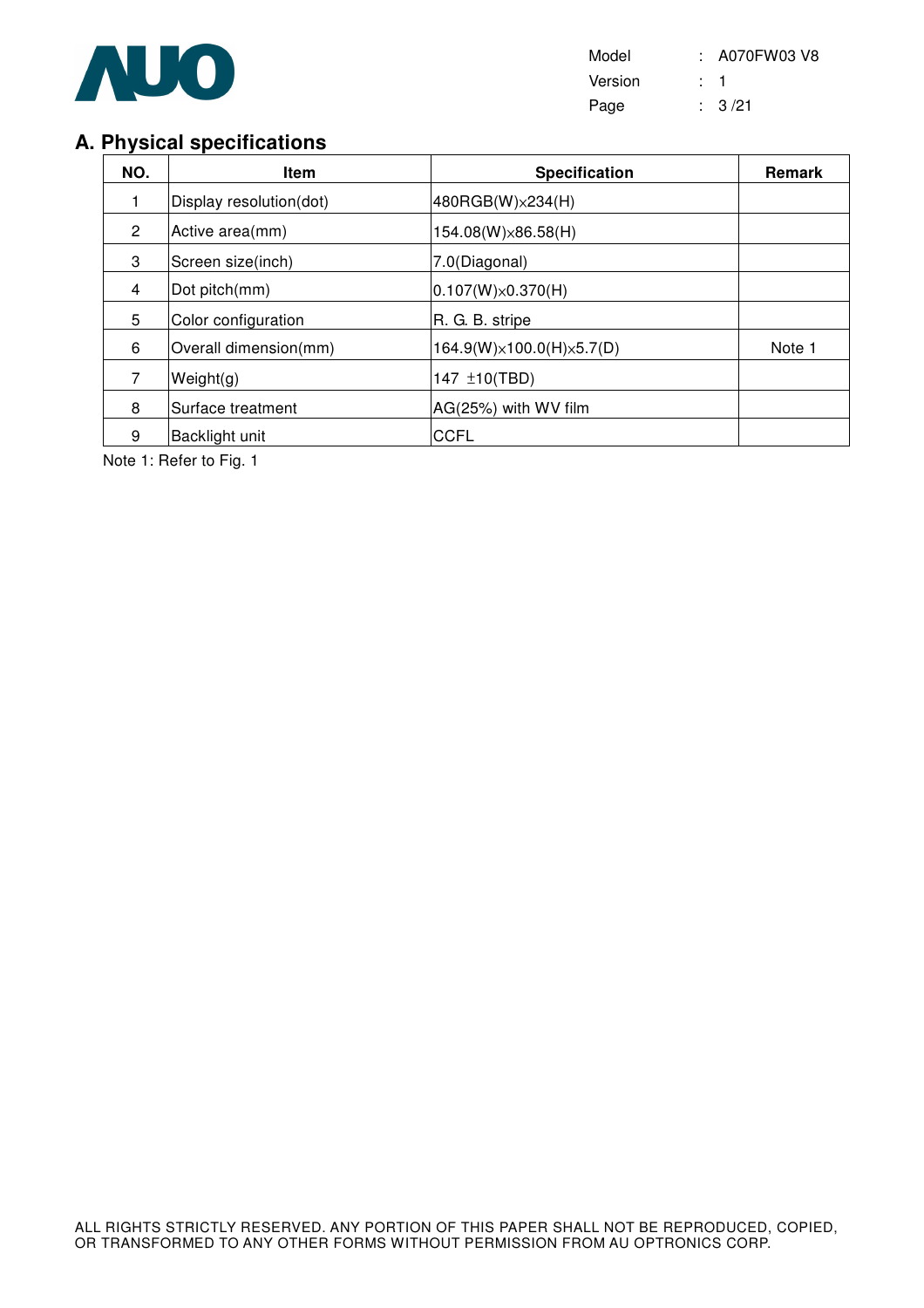

Model : A070FW03 V8 Version : 1 Page : 4/21

# **B. Electrical specifications**

- 1.Pin assignment
	- a. TFT-LCD panel driving section

| Pin no         | Symbol           | I/O                      | <b>Description</b>                                      | Remark     |
|----------------|------------------|--------------------------|---------------------------------------------------------|------------|
| 1              | <b>GND</b>       | $\blacksquare$           | Ground for logic circuit                                |            |
| $\overline{c}$ | $V_{\rm CC}$     | I                        | Supply voltage of logic control circuit for scan driver |            |
| 3              | $V_{GL}$         | I                        | Negative power for scan driver                          |            |
| 4              | $V_{GH}$         | T                        | Positive power for scan driver                          |            |
| 5              | <b>STVR</b>      | I/O                      | Vertical start pulse                                    | Note 1     |
| 6              | <b>STVL</b>      | I/O                      | Vertical start pulse                                    | Note 1     |
| 7              | <b>CKV</b>       |                          | Shift clock input for scan driver                       |            |
| 8              | U/D              | T                        | UP/DOWN scan control input                              | Note $1,2$ |
| 9              | <b>OEV</b>       | T                        | Output enable input for scan driver                     |            |
| 10             | <b>VCOM</b>      | I                        | Common electrode driving signal                         |            |
| 11             | <b>VCOM</b>      | I                        | Common electrode driving signal                         |            |
| 12             | L/R              | I                        | LEFT/RIGHT scan control input                           | Note 1,2   |
| 13             | <b>MOD</b>       | I                        | Sequential sampling and simultaneous sampling setting   | Note 3     |
| 14             | <b>OEH</b>       | $\mathbf{I}$             | Output enable input for data driver                     |            |
| 15             | <b>STHL</b>      | I/O                      | Start pulse for horizontal scan line                    | Note 1     |
| 16             | <b>STHR</b>      | I/O                      | Start pulse for horizontal scan line                    | Note 1     |
| 17             | CPH <sub>3</sub> | $\mathsf I$              | Sampling and shifting clock pulse for data driver       |            |
| 18             | CPH <sub>2</sub> | $\mathsf{I}$             | Sampling and shifting clock pulse for data driver       |            |
| 19             | CPH <sub>1</sub> | I                        | Sampling and shifting clock pulse for data driver       |            |
| 20             | $V_{\rm CC}$     | I                        | Supply voltage of logic control circuit for data driver |            |
| 21             | <b>GND</b>       | $\overline{\phantom{a}}$ | Ground for logic circuit                                |            |
| 22             | <b>VR</b>        | T                        | Alternated video signal input(Red)                      |            |
| 23             | VG               | I                        | Alternated video signal input(Green)                    |            |
| 24             | VB               | I                        | Alternated video signal input(Blue)                     |            |
| 25             | AV <sub>DD</sub> | I                        | Supply voltage for analog circuit                       |            |
| 26             | $AV_{SS}$        | $\qquad \qquad -$        | Ground for analog circuit                               |            |

#### Note 1: Selection of scanning mode (please refer to the following table)

| Setting of scan<br>control input |                            |             |             | <b>IN/OUT state</b><br>for start pulse |             | <b>Scanning direction</b>                |  |
|----------------------------------|----------------------------|-------------|-------------|----------------------------------------|-------------|------------------------------------------|--|
| U/D                              | L/R                        | <b>STVR</b> | <b>STVL</b> | <b>STHR</b>                            | <b>STHL</b> |                                          |  |
| <b>GND</b>                       | $V_{\rm CC}$               | OUT         | IN          | OUT                                    | IN          | From up to down, and from left to right. |  |
| $V_{\rm CC}$                     | GND                        | ΙN          | OUT         | IN                                     | <b>OUT</b>  | From down to up, and from right to left. |  |
| <b>GND</b>                       | GND                        | OUT         | IN          | IN                                     | <b>OUT</b>  | From up to down, and from right to left. |  |
| $V_{\rm CC}$                     | $\mathsf{V}_{\mathsf{CC}}$ | ΙN          | OUT         | OUT                                    | IN          | From down to up, and from left to right. |  |

IN: Input; OUT: Output.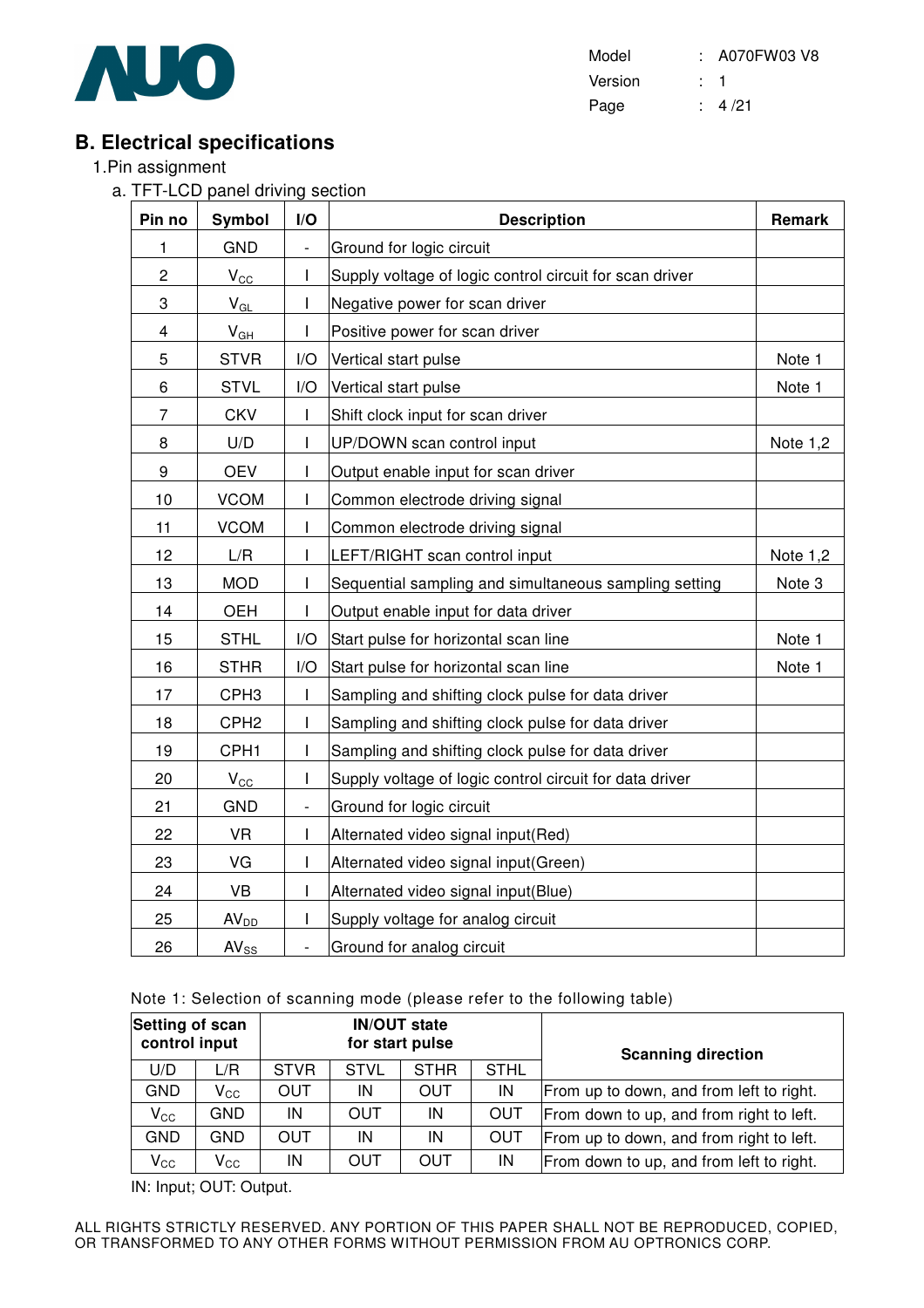

| Model   | : A070FW03 V8 |
|---------|---------------|
| Version |               |
| Page    | : 5/21        |

Note 2: Definition of scanning direction. Refer to figure as below:



Note 3: MOD = H: Simultaneous sampling.

MOD = L: Sequential sampling.

Please set CPH2 and CPH3 to GND when MOD = H.

b. Backlight driving section (Refer to Figure 1)

| No. | Symbol | I/O | <b>Description</b>                             | <b>Remark</b> |
|-----|--------|-----|------------------------------------------------|---------------|
|     | HI     |     | Power supply for backlight unit (High voltage) | $- -$         |
|     | GND    |     | Ground for backlight unit                      | $- -$         |

#### 2. Absolute maximum ratings

| Item                 | Symbol           | <b>Condition</b> | Min.   | Max.                | <b>Unit</b> | Remark |
|----------------------|------------------|------------------|--------|---------------------|-------------|--------|
|                      | $V_{\rm CC}$     | $GND=0$          | $-0.3$ |                     | ٧           |        |
|                      | AV <sub>DD</sub> | $AV_{SS}=0$      | $-0.3$ |                     | V           |        |
| Power voltage        | $V_{GH}$         |                  | $-0.3$ | 18                  | V           |        |
|                      | $V_{GL}$         | $GND=0$          | $-15$  | 0.3                 | V           |        |
|                      | $V_{GH}-V_{GL}$  |                  |        | 33                  | V           |        |
|                      | $V_i$            |                  | $-0.3$ | $AVDD+0.3$          | V           | Note 1 |
| Input signal voltage | V,               |                  | $-0.3$ | $V_{\text{CC}}+0.3$ | v           | Note 2 |
|                      | <b>VCOM</b>      |                  | $-2.9$ | 5.2                 |             |        |

Note 1: VR, VG, VB.

Note 2: STHL, STHR, OEH, L/R, CPH1~CPH3, STVR, STVL, OEV, CKV, U/D.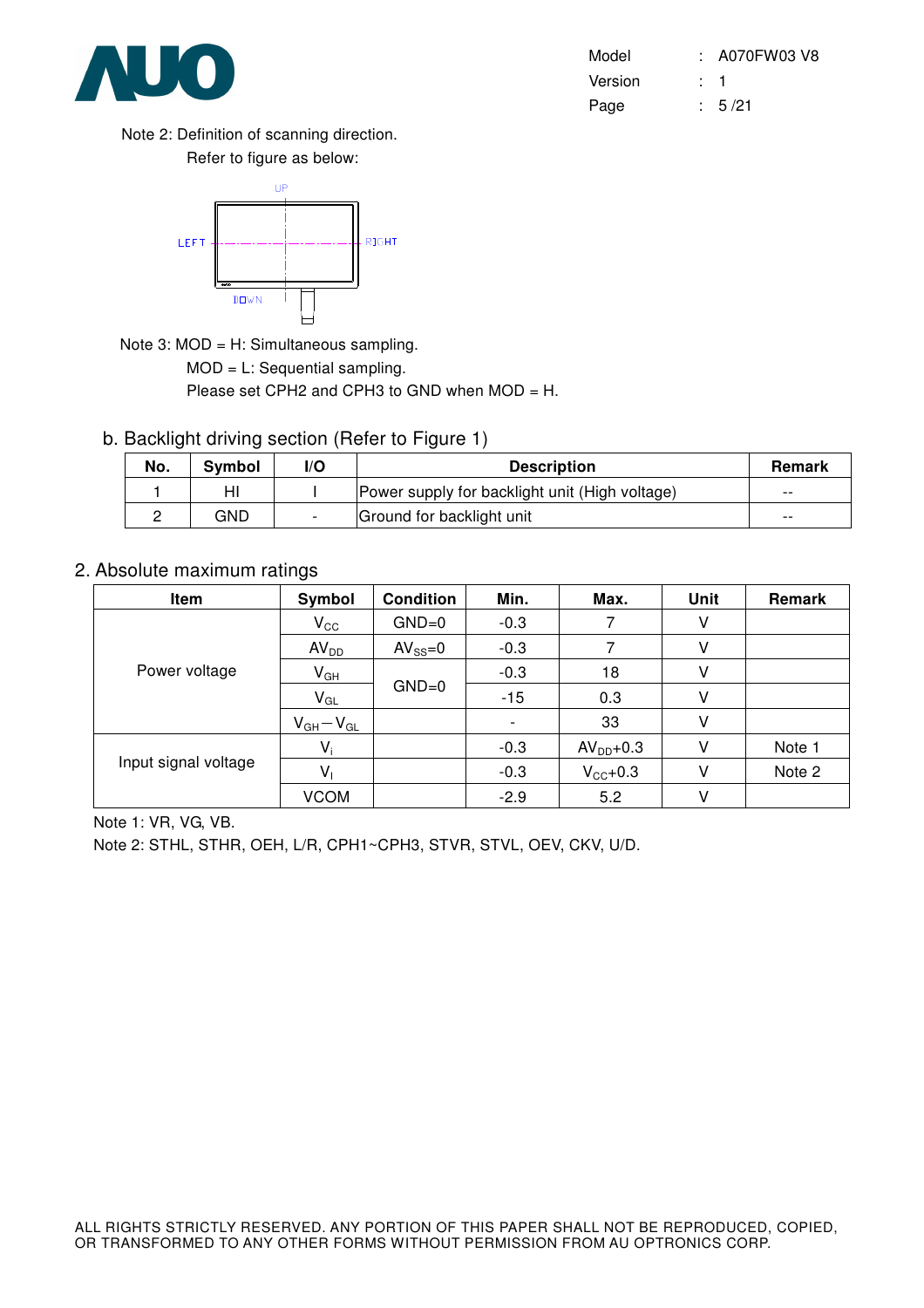

| Model   | : A070FW03 V8 |
|---------|---------------|
| Version |               |
| Page    | : 6/21        |

#### 3. Electrical characteristics

a. Typical operating conditions (GND=AVss=0V, Note 4 )

| Item              |   | Symbol           | Min.                     | Typ.                | Max.         | Unit   | <b>Remark</b>                     |
|-------------------|---|------------------|--------------------------|---------------------|--------------|--------|-----------------------------------|
|                   |   | $V_{\rm CC}$     | 4.5                      | 5                   | 5.25         | $\vee$ | For 5V interface system, Note 5   |
|                   |   | $V_{\rm CC}$     | 3                        | 3.3                 | 3.6          | $\vee$ | For 3.3V interface system, Note 6 |
| Power supply      |   | AV <sub>DD</sub> | 4.5                      | 5                   | 5.5          | V      |                                   |
|                   |   | $V_{GH}$         |                          | 15                  | 15.7         | V      |                                   |
|                   |   | $V_{GL}$         | $-10.5$                  | $-10$               | $-9.5$       | V      |                                   |
| Video signal      |   | $V_{iA}$         | 0.4                      |                     | $AVDD-0.4$   | V      | Note 1                            |
| amplitude         |   | $V_{iAC}$        | $\overline{\phantom{0}}$ | 3                   |              | V      | AC component                      |
| (VR, VG, VB)      |   | $V_{\text{IDC}}$ |                          | AV <sub>DD</sub> /2 |              | V      | DC component                      |
|                   |   | $V_{CAC}$        | 3.5                      | 5.6                 | 6.5          | $Vp-p$ | AC component, Note 2              |
| <b>VCOM</b>       |   | $V_{CDC}$        | 1.4                      | 1.7                 | 2.0          | V      | DC component                      |
| Input             | H | $V_{\text{IH}}$  | 0.8 V <sub>CC</sub>      |                     | $V_{\rm CC}$ | V      |                                   |
| signal<br>voltage | L | $V_{IL}$         | 0                        |                     | $0.2 V_{CC}$ | V      | Note 3                            |

Note 1: Refer to Fig.4- (a).

Note 2: The brightness of LCD panel could be changed by adjusting the AC component of VCOM.

Note 3: STHL, STHR, OEH, L/R, CPH1~CPH3, STVR, STVL, OEV, CKV, U/D.

Note 4: Be sure to apply GND,  $V_{\text{CC}}$  and  $V_{\text{GL}}$  to the LCD first, and then apply  $V_{\text{GH}}$ .

Note 5: STH,OEH, L/R CPH1~CPH3, STV, CKV, OEV, U/D Vih>0.8Vcc=0.8\*5.25=4.2V

Note 6: STH,OEH, L/R CPH1~CPH3, STV, CKV, OEV, U/D Vih>0.8Vcc=0.8\*3.6=2.88V

#### b. Current consumption (GND=AVss=0V)

| <b>Parameter</b> | Symbol          | <b>Condition</b> | Min.                     | Typ. | Max. | Unit      | <b>Remark</b> |
|------------------|-----------------|------------------|--------------------------|------|------|-----------|---------------|
| Current          | I <sub>GH</sub> | $V_{GH} = 15V$   |                          | 0.20 | 0.5  | <b>MA</b> |               |
| for              | <b>I</b> GL     | $V_{GL} = -10V$  | $\overline{\phantom{a}}$ | 0.80 | 1.5  | <b>mA</b> |               |
| driver           | $_{\rm{lcc}}$   | $V_{CC} = 5V$    | $\overline{\phantom{0}}$ | 3.0  | 6.0  | <b>MA</b> |               |
|                  | ldd             | $AVDD=5V$        |                          | 17.0 | 30   | <b>MA</b> |               |

#### c. Backlight driving conditions

| <b>Parameter</b>      | Symbol      | Min.   | Typ.  | Max.  | Unit        | Remark          |
|-----------------------|-------------|--------|-------|-------|-------------|-----------------|
|                       | $V_L$       | 539    | 598   | 657   | <b>Vrms</b> | At 4 mA, Note 7 |
| Lamp voltage          | $V_L$       | 482    | 535   | 588   | <b>Vrms</b> | At 6 mA, Note 7 |
|                       | $V_L$       | 459    | 509   | 559   | <b>Vrms</b> | At 7 mA, Note 7 |
| Lamp current          | -lL         | 4      | 6     |       | mArms       | Note 8          |
| Frequency             | $F_L$       | 45     | $- -$ | 80    | kHz         | Note 3          |
|                       |             | 1,150  | $- -$ | $- -$ | Vrms        | Note 1,4,6      |
| Lamp starting voltage | $V_{\rm S}$ | 1,500  | $ -$  | $- -$ | Vrms        | Note 2,4,6      |
| Lamp life time        |             | 10,000 |       |       | Hr          | Note 5          |

Note 1: Ta =  $25^{\circ}$ C.

Note 2: Ta =  $0^{\circ}$ C.

Note 3: The lamp frequency should be selected as different as possible from display horizontal synchronous signal to avoid interference.

Note 4: The "MIN" of "Starting voltage" means the minimum voltage to light normally in the LCD module, and the start up voltage should be kept at least 1 second.

ALL RIGHTS STRICTLY RESERVED. ANY PORTION OF THIS PAPER SHALL NOT BE REPRODUCED, COPIED, OR TRANSFORMED TO ANY OTHER FORMS WITHOUT PERMISSION FROM AU OPTRONICS CORP. Note 5: The" Lamp life time" is defined as the module brightness decrease to 50% original brightness at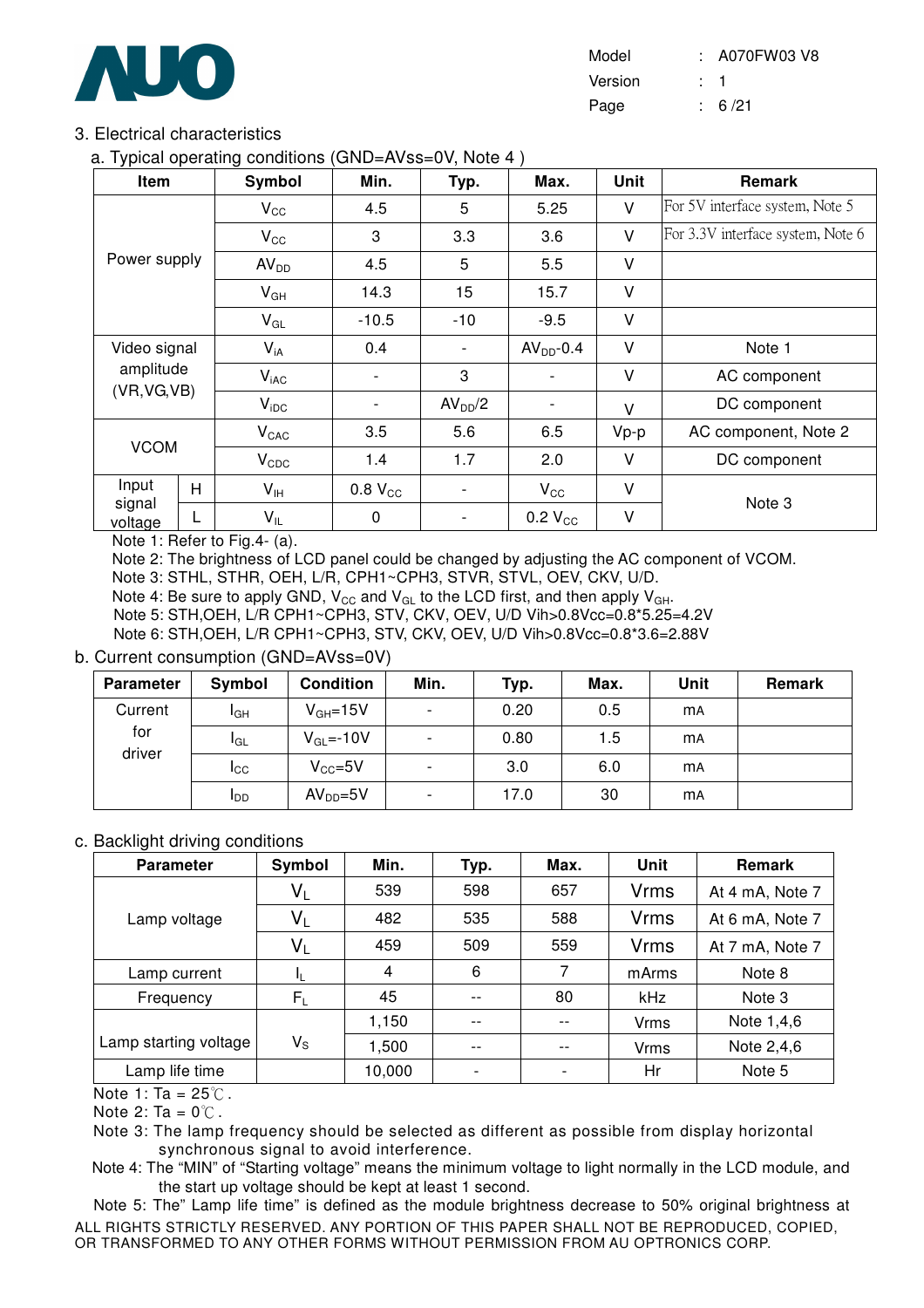

Model : A070FW03 V8 Version : 1 Page : 7/21

Ta=25 $\degree$ C, I<sub>L</sub>=6mA.

Note 6: Lamp starting voltage means you must provide voltage exceeds the value list on the table!

Note 7: Measure Machine: NF[As-114B]. Measure Mode: C.C. Measure Condition: Frequency: 43KHz, Capacity: 11pF

Note 8: Inverter type: HIU-742A, Capacity: 11pF, Frequency: 43KHz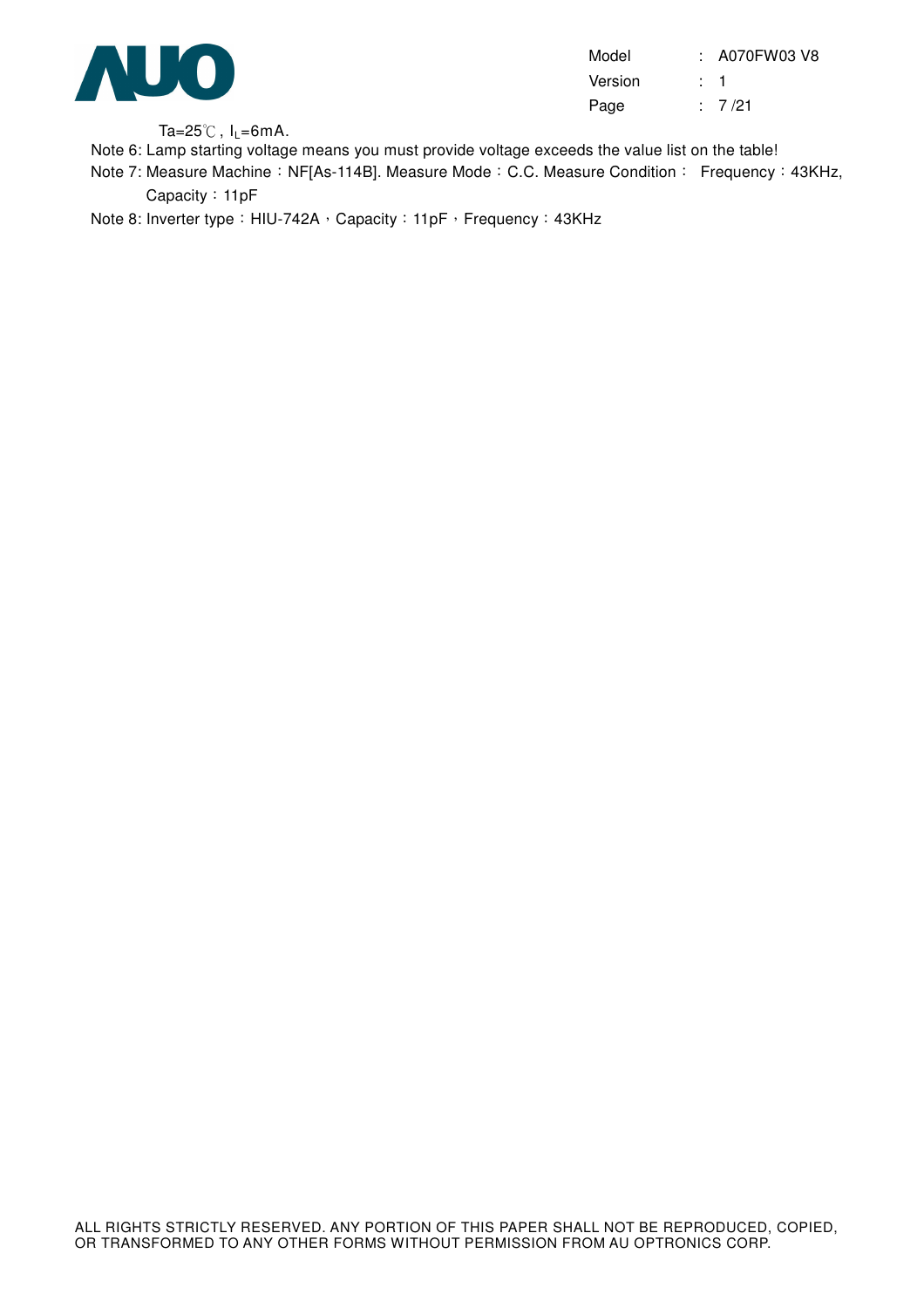

Model : A070FW03 V8 Version : 1 Page : 8/21

### 4. AC Timing

a. Timing conditions

| <b>Parameter</b>                   | Symbol                              | Min.                     | Typ.                     | Max.                     | Unit.              | Remark     |
|------------------------------------|-------------------------------------|--------------------------|--------------------------|--------------------------|--------------------|------------|
| Rising time                        | $t_{r}$                             |                          |                          | 10                       | ns                 | Note 1     |
| <b>Falling time</b>                | $t_{f}$                             |                          |                          | 10                       | ns                 | Note 1     |
| High and low level pulse width     | $t_{\text{CPH}}$                    | 99                       | 103                      | 107                      | ns                 | CPH1~CPH3  |
| CPH pulse duty                     | $t_{CWH}$                           | 40                       | 50                       | 60                       | $\%$               | CPH1~CPH3  |
| CPH pulse delay                    | $t_{C12}$<br>$t_{C23}$<br>$t_{C31}$ | 30                       | $t_{CPH}/3$              | $t_{CPH}/2$              | ns                 | CPH1~CPH3  |
| STH setup time                     | $t_{\text{SUH}}$                    | 20                       | $\overline{\phantom{a}}$ | $\overline{\phantom{a}}$ | ns                 | STHR, STHL |
| STH hold time                      | $t_{HDH}$                           | 20                       |                          |                          | <b>Ns</b>          | STHR, STHL |
| STH pulse width                    | $t_{\text{STH}}$                    | $\blacksquare$           | $\mathbf{1}$             | $\blacksquare$           | $t_{\text{CPH}}$   | STHR, STHL |
| <b>STH period</b>                  | $t_{H}$                             | 61.5                     | 63.5                     | 65.5                     | $\mu$ S            | STHR, STHL |
| OEH pulse width                    | $t_{\text{OEH}}$                    | $\overline{\phantom{a}}$ | 1.22                     | $\blacksquare$           | $\mu$ s            | <b>OEH</b> |
| Sample and hold disable time       | $t_{\text{DIS1}}$                   | $\overline{\phantom{a}}$ | 8.28                     |                          | $\mu$ s            |            |
| OEV pulse width                    | $t_{OEV}$                           | $\overline{\phantom{a}}$ | 5.40                     | $\overline{\phantom{a}}$ | $\mu$ s            | <b>OEV</b> |
| CKV pulse width                    | $t_{CKV}$                           |                          | 4.18                     |                          | $\mu$ s            | <b>CKV</b> |
| Clean enable time                  | $t_{DIS2}$                          |                          | 3.74                     |                          | $\mu$ s            |            |
| Horizontal display start           | $t_{\text{SH}}$                     |                          | $\pmb{0}$                |                          | $T_{\text{CPH}}/3$ |            |
| Horizontal display<br>timing range | $t_{DH}$                            | $\overline{\phantom{a}}$ | 1440                     |                          | $T_{\text{CPH}}/3$ |            |
| STV setup time                     | $t_{\scriptstyle\text{SUV}}$        | 400                      | $\overline{\phantom{a}}$ | $\blacksquare$           | ns                 | STVL, STVR |
| STV hold time                      | $t_{HDV}$                           | 400                      |                          |                          | ns                 | STVL, STVR |
| STV pulse width                    | $t_{STV}$                           | $\blacksquare$           | $\blacksquare$           | 1                        | $t_{H}$            | STVL, STVR |
| Horizontal lines per field         | $t_{\rm V}$                         | 256                      | 262                      | 268                      | $t_H$              | Note 2     |
| Vertical display start             | $t_{SV}$                            |                          | 3                        | $\overline{\phantom{a}}$ | $t_H$              |            |
| Vertical display timing range      | $t_{\text{DV}}$                     |                          | 234                      |                          | $t_H$              |            |
| VCOM rising time                   | $t_{rCOM}$                          |                          | $\overline{\phantom{a}}$ | 5                        | $\mu$ s            |            |
| VCOM falling time                  | $t_{\rm fCOM}$                      |                          |                          | 5                        | $\mu$ s            |            |
| VCOM delay time                    | t <sub>DCOM</sub>                   |                          | $\overline{\phantom{a}}$ | 3                        | $\mu$ S            |            |
| RGB delay time                     | $t_{DRGB}$                          |                          | $\overline{\phantom{a}}$ | $\mathbf{1}$             | $\mu$ s            |            |

Note 1: For all of the logic signals.

Note 2: Please don't use odd horizontal lines to drive LCD panel for both odd and even field simultaneously.

#### b. Timing diagram

Please refer to the attached drawing, from Fig.2 to Fig.6.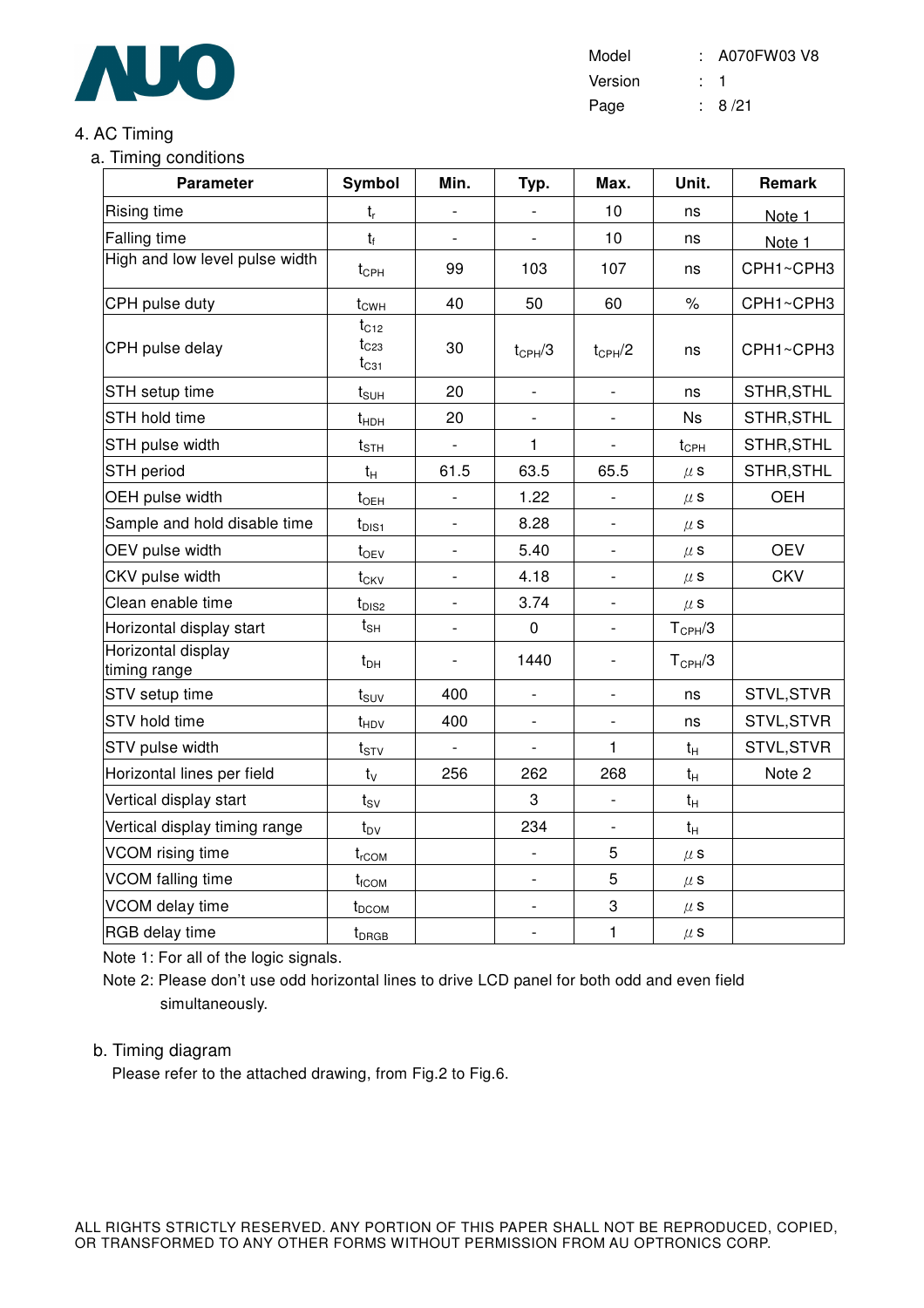

Model : A070FW03 V8 Version : 1 Page : 9/21

#### 5. Power Sequence

Sequence for power on/off and Signal on/off



- T1  $\leq$  15ms (From 10%\*VCC to 90%\*VCC, when VCC is Low to High) :
- T2  $\leq$  10ms (From 90%\*VCC to 10%\*VGH  $\cdot$  when VCC is Low to High) :
- T3  $\leq$  10ms (From 90%\*VGH to Video signal, when VGH is Low to High) :
- T4  $\leq$  10ms (From Video signal to 90%\*VGH, when VGH is High to Low) :
- $T5 \leq 20$ ms (From 90%\*VCC to 10%\*VCC, when VCC is High to Low) :
- T6  $\leq$  10ms (From 10%\*VGH to 90%\*VCC, when VCC is Low to High) :
- T7  $\geq$  0.4s (From 10%\*VCC is H $\rightarrow$ L to 10%\*VCC is L $\rightarrow$ H)  $\cdot$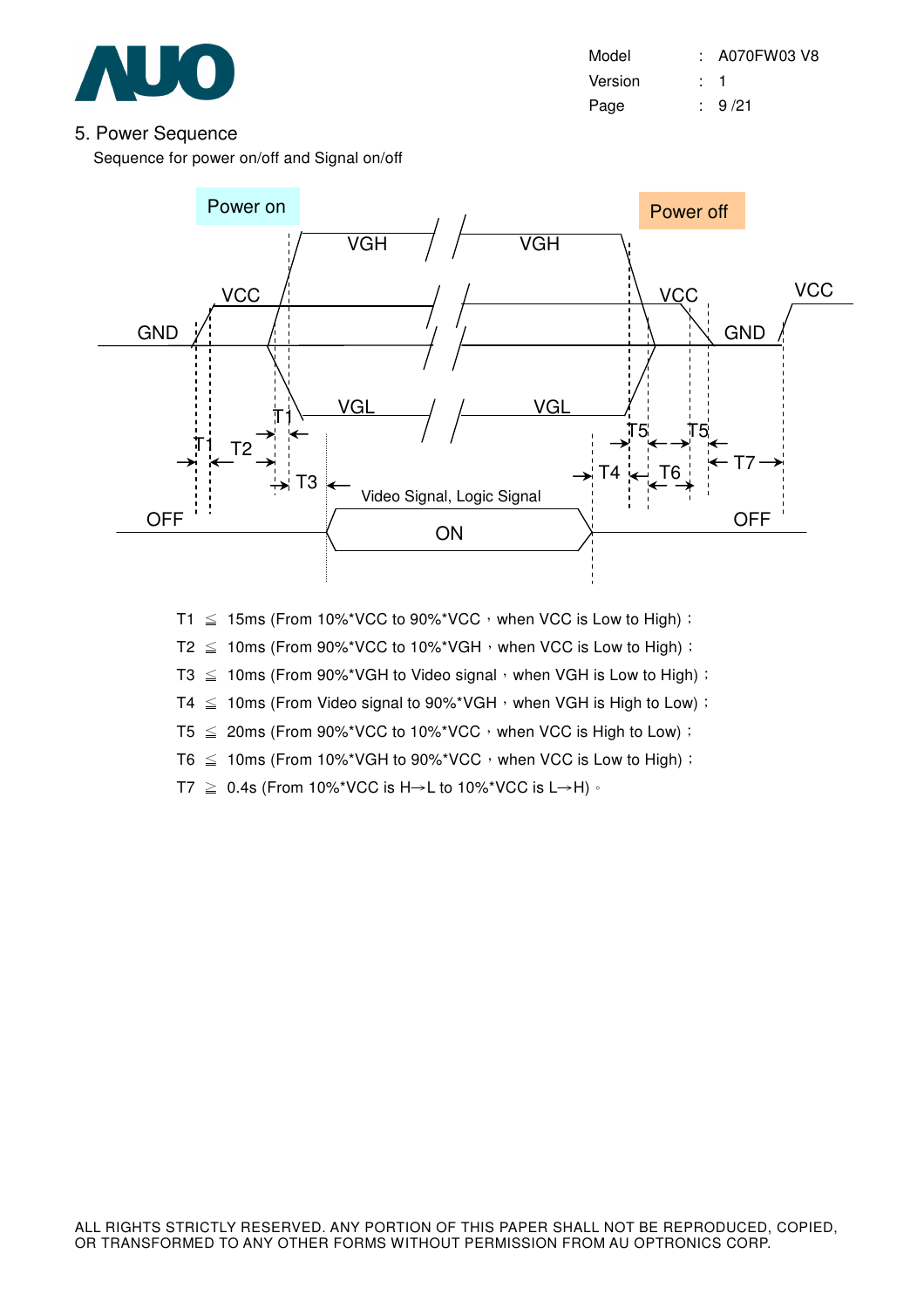

| Model   | : A070FW03 V8 |
|---------|---------------|
| Version |               |
| Page    | : 10/21       |

# **C. Optical specification (Note 1, Note 2)**

| Item               |                                       | $ S$ ymbol $ $ | <b>Condition</b>                             | Min.                          | Typ.                 | Max.         | Unit            | Remark     |
|--------------------|---------------------------------------|----------------|----------------------------------------------|-------------------------------|----------------------|--------------|-----------------|------------|
| Response time      | Rise<br>Fall                          | Tr<br>Τf       | $\theta = 0^{\circ}$                         | -<br>$\overline{\phantom{a}}$ | 12<br>18             | 24<br>36     | ms<br>ms        | Note $3,5$ |
| Contrast ratio     |                                       | <b>CR</b>      | At optimized<br>Viewing angle                | 200                           | 300                  |              |                 | Note 4, 5  |
| Viewing angle      | Top<br>Bottom<br>Left<br><b>Right</b> |                | $CR \ge 10$                                  | 30<br>50<br>50<br>50          | 40<br>65<br>65<br>65 |              | deg.            | Note 5, 6  |
| <b>Brightness</b>  |                                       | $Y_L$          | $I_L = 6mA$ , 25°C                           | 330                           | 400                  |              | $\text{cd/m}^2$ | Note 7     |
| White chromaticity |                                       | X<br>Υ         | $\theta = 0^{\circ}$<br>$\theta = 0^{\circ}$ | 0.26<br>0.28                  | 0.31<br>0.33         | 0.36<br>0.38 |                 | Note 7     |

Note 1 : Ambient temperature =25°C, and lamp current  $I_L = 6$  mArms. To be measured in the dark room. DC/AC inverter driving frequency: 70 kHz.

Note 2 : To be measured on the center area of panel with a viewing cone of 1<sup>°</sup>by Topcon luminance meter BM-5, after 15 minutes operation.

Note 3. Definition of response time:

The output signals of photo detector are measured when the input signals are changed from "black" to "white"(falling time) and from "white" to "black"(rising time), respectively.

The response time is defined as the time interval between the 10% and 90% of amplitudes. Refer to figure as below.



Note 4. Definition of contrast ratio:

Contrast ratio is calculated with the following formula.

```
Contrast ratio (CR)=
```
Photo detector output when LCD is at "White" state Photo detector output when LCD is at "Black" state

```
Note 5. White Vi=V_{150} + 1.5V
```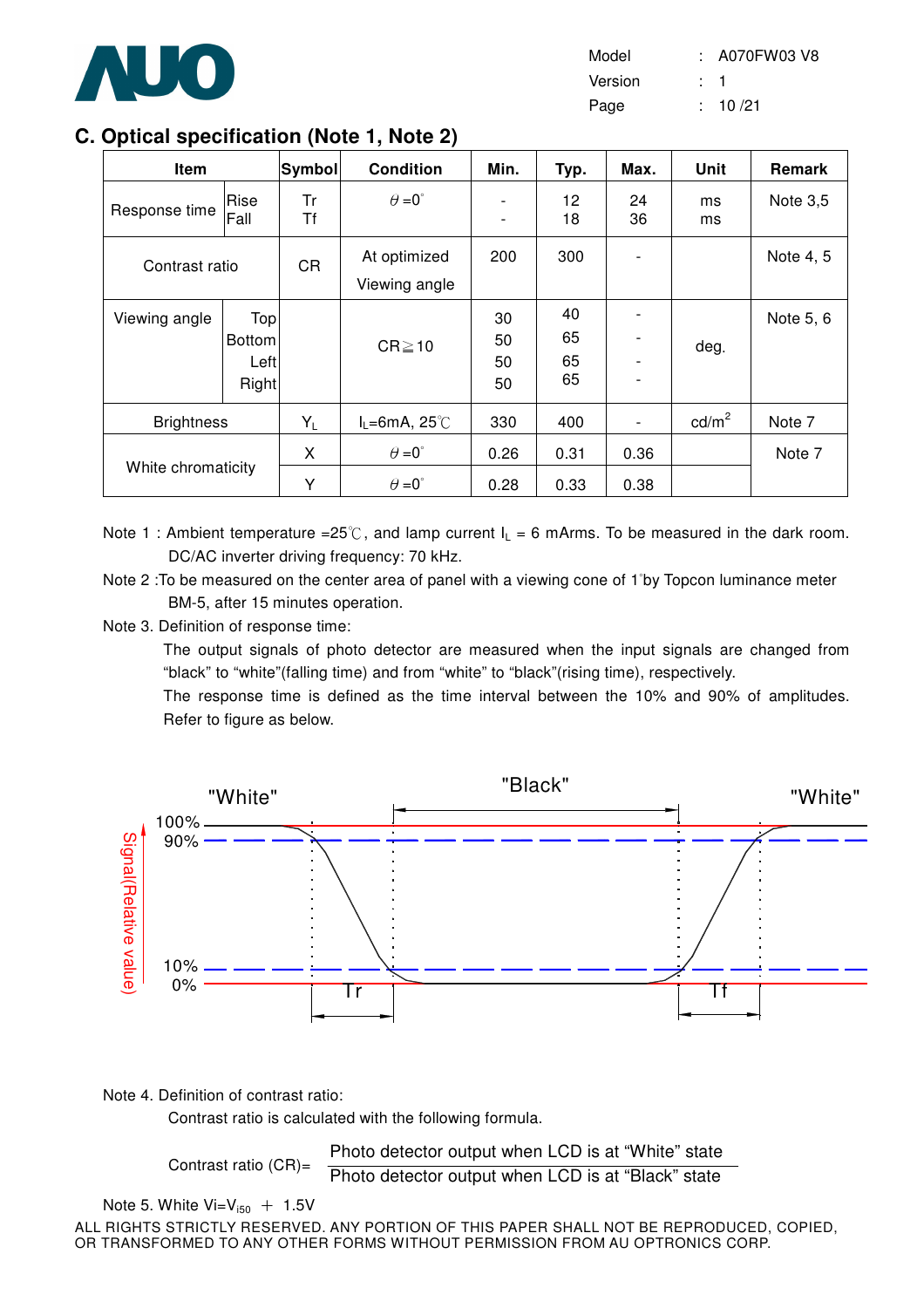

| Model   | $:$ A070FW03 V8 |
|---------|-----------------|
| Version | : 1             |
| Page    | : 11/21         |

Black  $Vi=V_{i50}$   $\pm$  2.0V

" $\pm$ " means that the analog input signal swings in phase with  $V_{COM}$  signal.

" $\overline{+}$ " means that the analog input signal swings out of phase with V<sub>COM</sub> signal.

 $V_{150}$ : The analog input voltage when transmission is 50%

The 100% transmission is defined as the transmission of LCD panel when all the input terminals of module are electrically opened.

Note 6. Definition of viewing angle, Refer to figure as below.



Note 7. Measured at the center area of the panel when all the input terminals of LCD panel are electrically opened.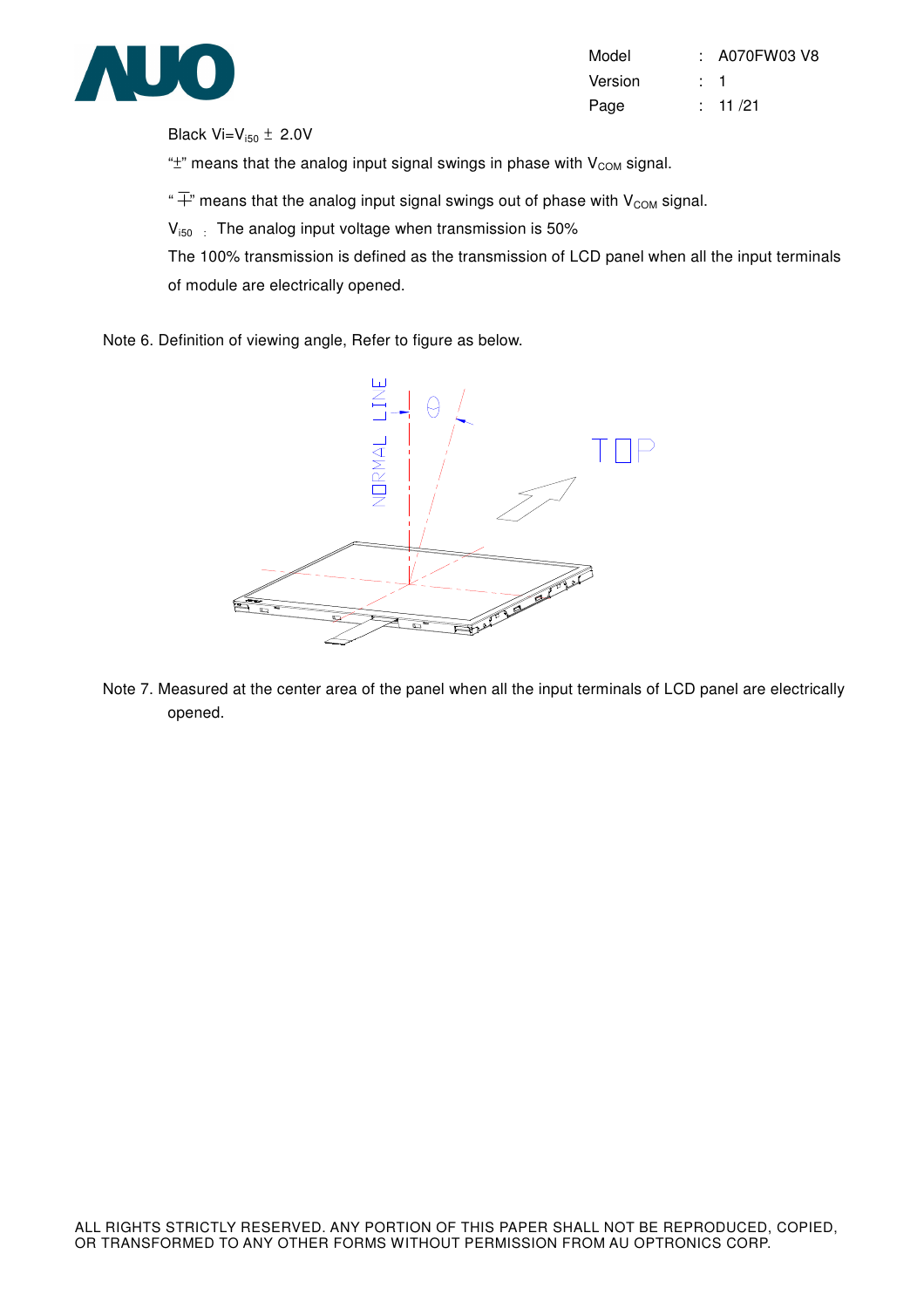

Model : A070FW03 V8 Version : 1 Page : 12/21

# **D. Reliability test items(Note 2):**

| No.            | <b>Test items</b>                    | <b>Conditions</b>                                                                                                                                           | Remark                                     |
|----------------|--------------------------------------|-------------------------------------------------------------------------------------------------------------------------------------------------------------|--------------------------------------------|
| 1              | High temperature storage             | Ta= $70^{\circ}$ C<br>240Hrs                                                                                                                                |                                            |
| $\overline{c}$ | Low temperature storage              | Ta= -20℃<br>240Hrs                                                                                                                                          |                                            |
| 3              | High temperature operation           | $Tp = 60^{\circ}$<br>240Hrs                                                                                                                                 |                                            |
| $\overline{4}$ | Low temperature operation            | Ta= $-10^{\circ}$ C<br>240Hrs                                                                                                                               |                                            |
| 5              | High temperature and high humidity   | Tp= 50℃, 80% RH<br>240Hrs                                                                                                                                   | Operation                                  |
| 6              | Heat shock                           | -10°C~60°C/100 cycles 1Hrs/cycle                                                                                                                            | Non-operation                              |
| $\overline{7}$ | <b>ESD (ElectroStatic Discharge)</b> | Contact Discharge: $\pm$ 4KV, 150pF(330 $\Omega$ )<br>1sec,<br>8 points, 25 times/ point.                                                                   | Note <sub>3</sub>                          |
|                |                                      | Air Discharge: $\pm$ 8KV, 150pF(330 $\Omega$ ) 1sec<br>8 points, 25 times/ point.                                                                           |                                            |
| 8              | Vibration                            | Frequency range : 10~55Hz<br><b>Stoke</b><br>: 1.5mm<br>: 10 $\sim$ 55 $\sim$ 10Hz<br>Sweep<br>2 hours for each direction of X, Y, Z<br>(6 hours for total) | JIS C7021,<br>$A-10$<br><b>Condition A</b> |
| 9              | Mechanical shock                     | 100G, 6ms, ±X, ±Y, ±Z<br>3 times for each direction                                                                                                         | JIS C7021,<br>$A-7$<br>Condition C         |
| 10             | Vibration (with carton)              | Random vibration:<br>$0.015G^2$ /Hz from $5 \sim 200Hz$<br>-6dB/octave from 200~500Hz                                                                       | IEC 68-34                                  |
| 11             | Drop (with carton)                   | Height: 60cm<br>1 corner, 3 edges, 6 surfaces                                                                                                               | <b>JIS Z0202</b>                           |

Note1: Ta: Ambient temperature.

Note2: Tp: Panel Surface Temperature

Note3: According to EN61000-4-2, ESD class B: Some performance degradation allowed. No data lost. Self-recoverable. No hardware failures.

Note4: In the standard conditions, there is not display function NG issue occurred. All the cosmetic specification is judged before the reliability stress.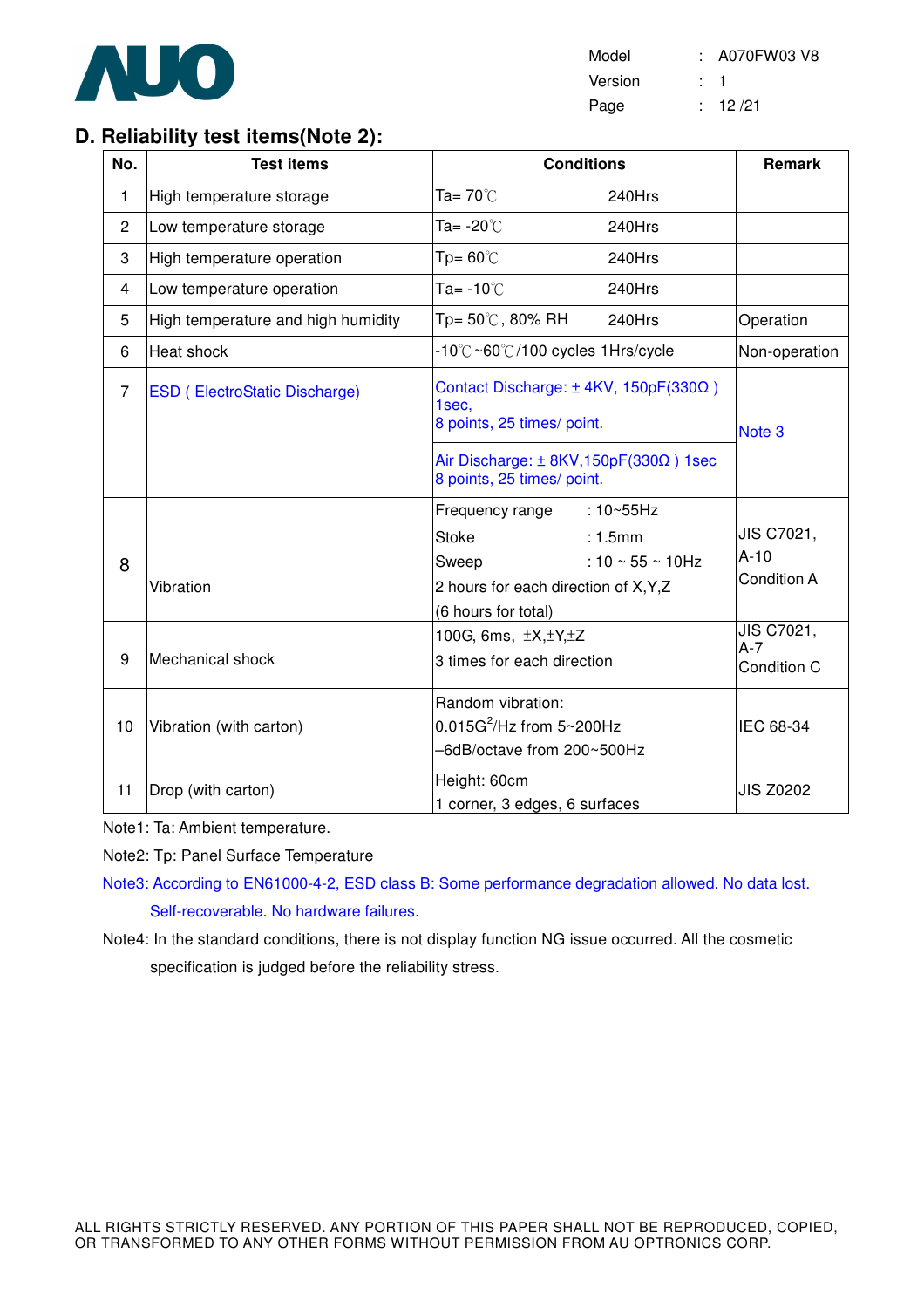

| Model   | : A070FW03 V8 |
|---------|---------------|
| Version |               |
| Page    | : 13/21       |

# **E. Packing form**



Max. Capacity: 40 Pcs Modules<br>Max. Weight: 9.0 Kg<br>Carton outline.: 520mm\*340mm\*250mm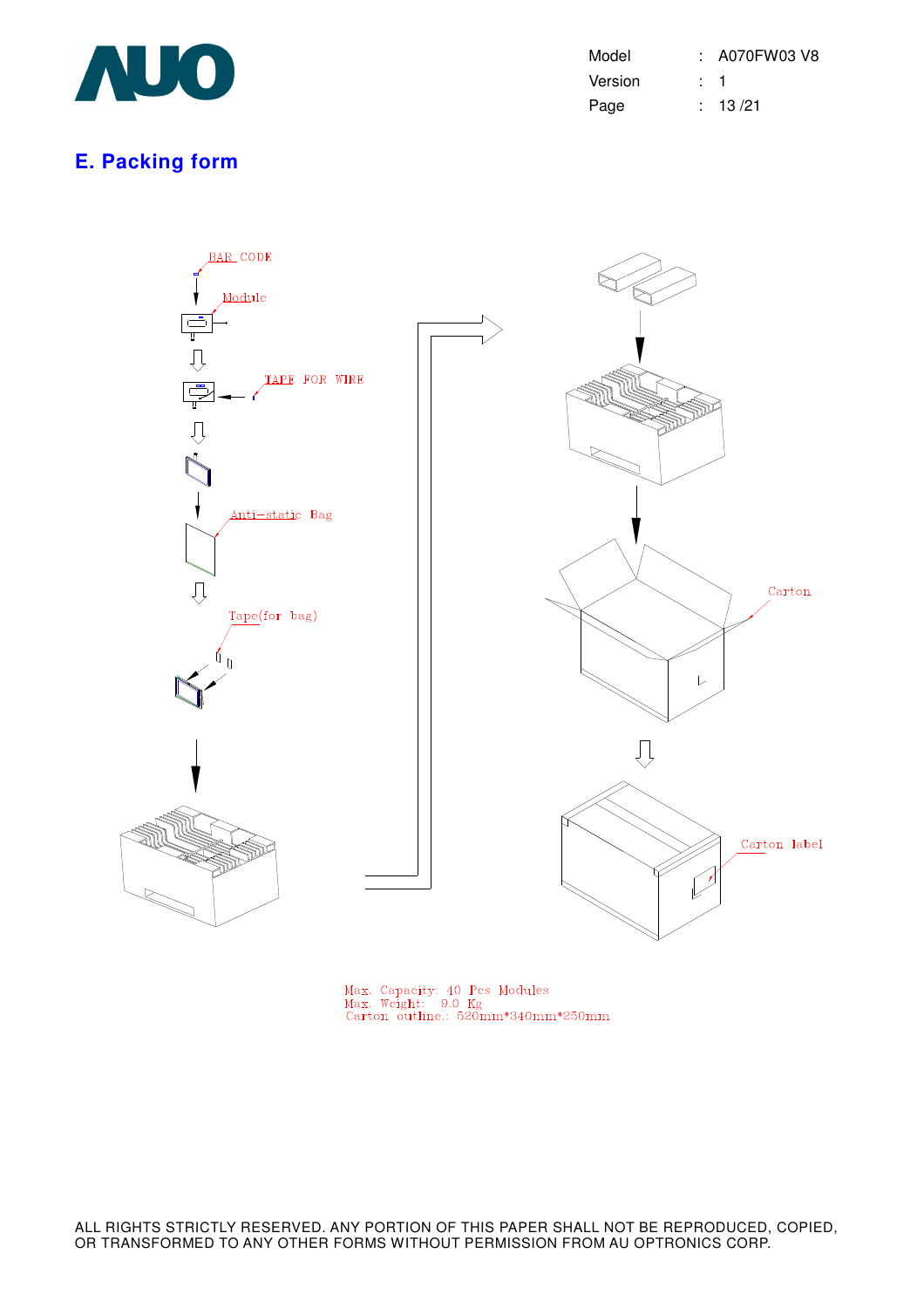

| Model   |     | : A070FW03 V8 |
|---------|-----|---------------|
| Version | . 1 |               |
| Page    |     | : 14/21       |

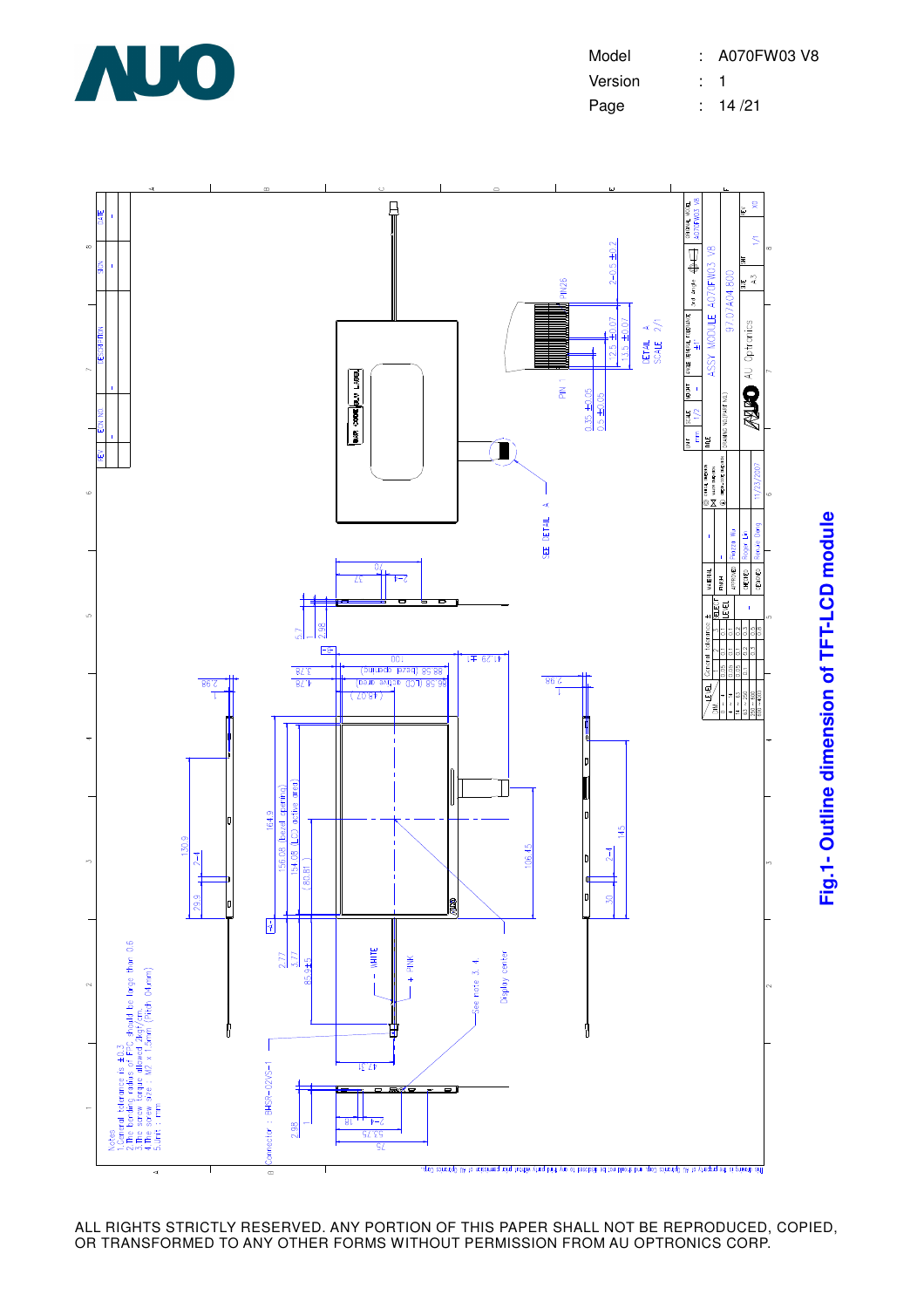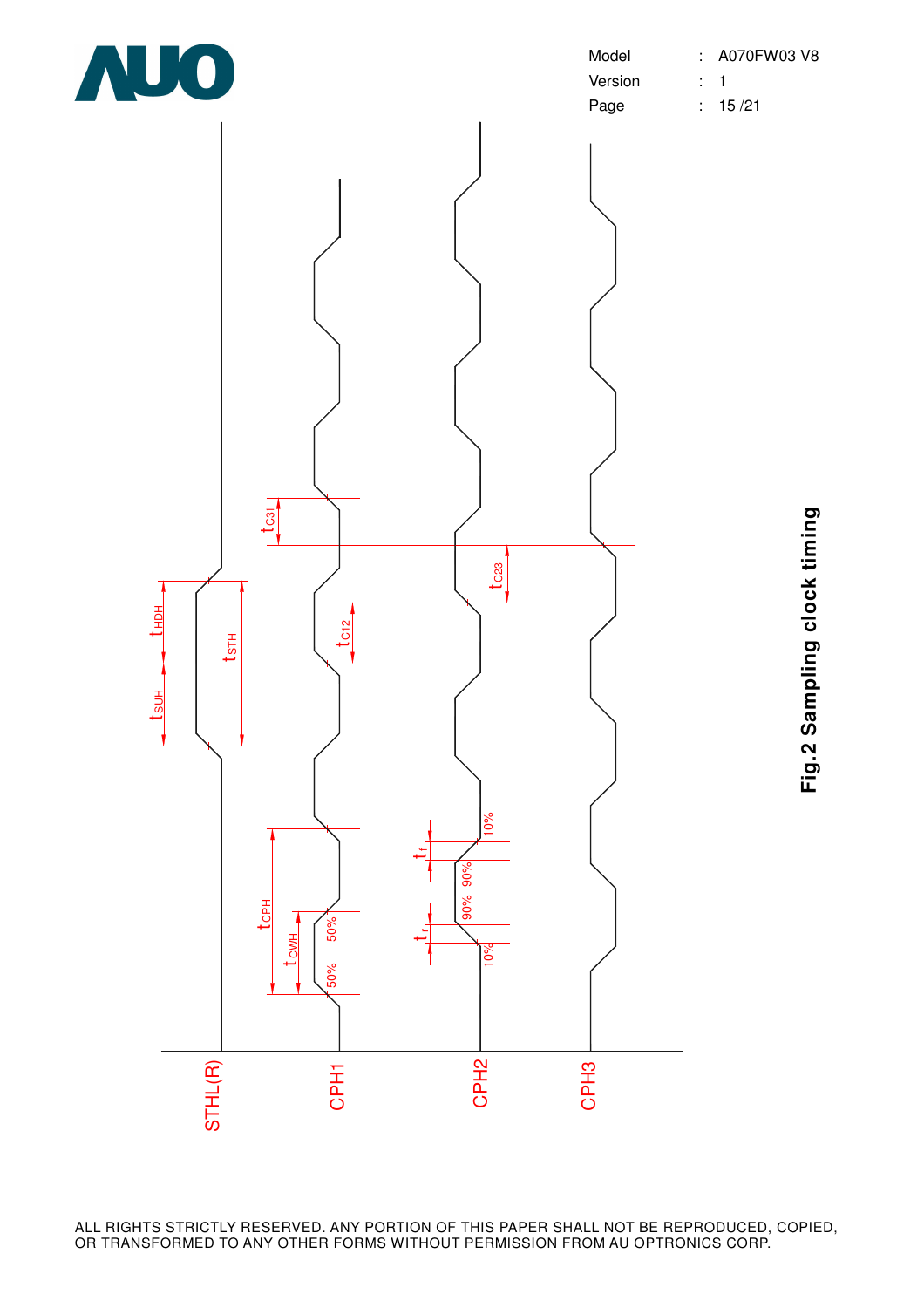

| Model   |           | : A070FW03 V8 |
|---------|-----------|---------------|
| Version | $\cdot$ 1 |               |
| Page    |           | : 16/21       |



**Fig.3 Horizontal display timing range** Fig.3 Horizontal display timing range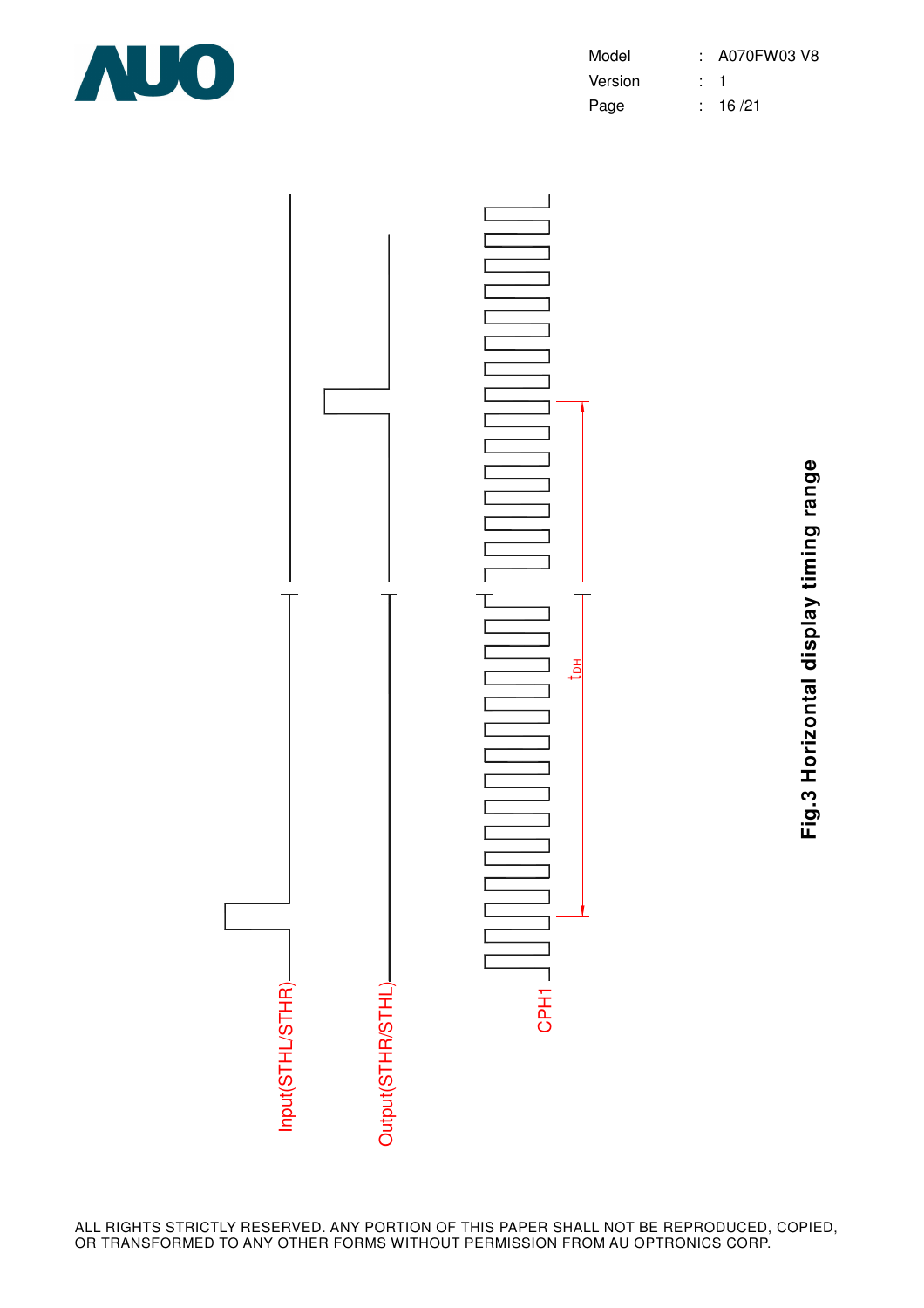

| Model   | : A070FW03 V8 |
|---------|---------------|
| Version |               |
| Page    | : 17/21       |

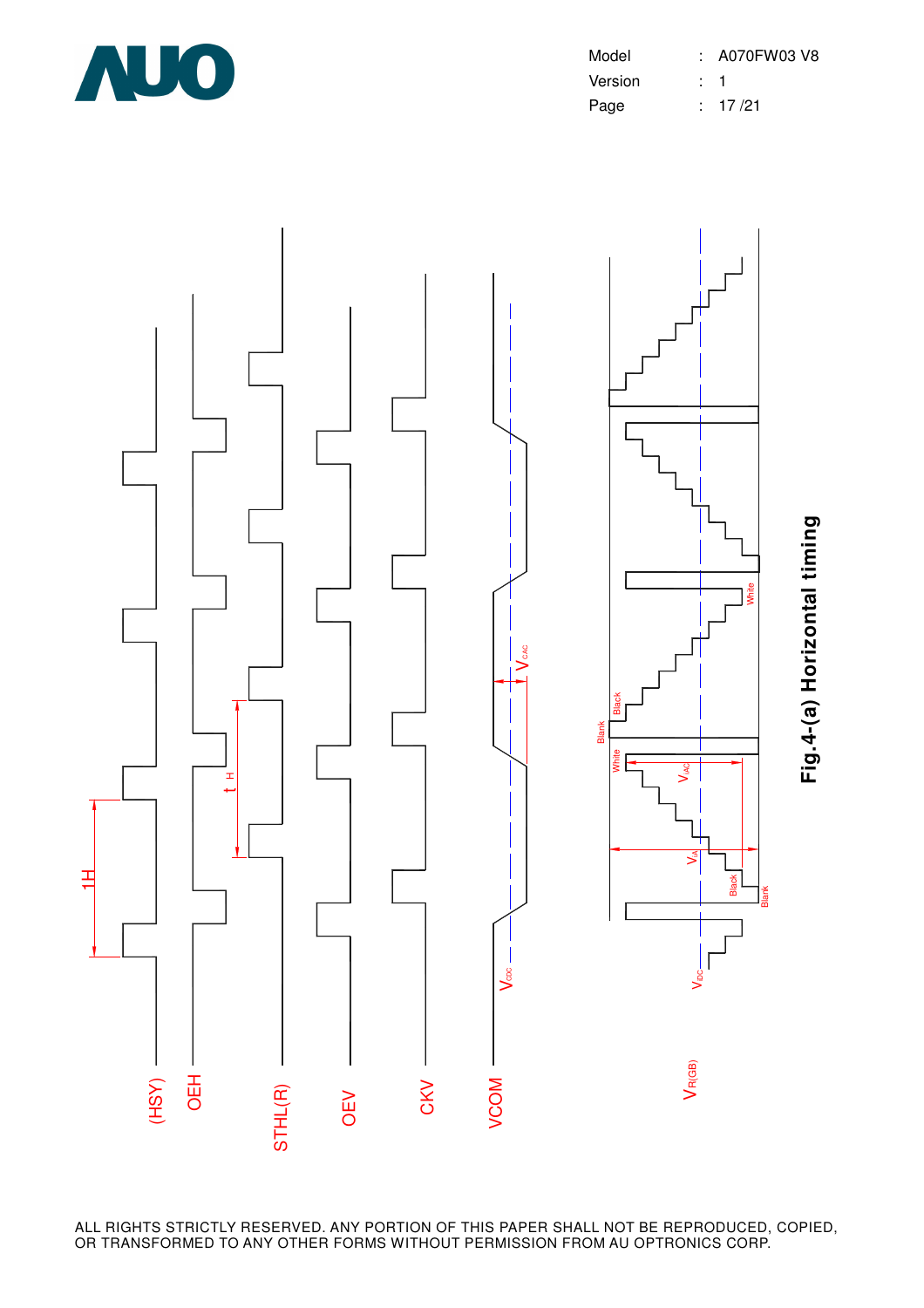

| Model   | : A070FW03 V8 |
|---------|---------------|
| Version |               |
| Page    | : 18/21       |

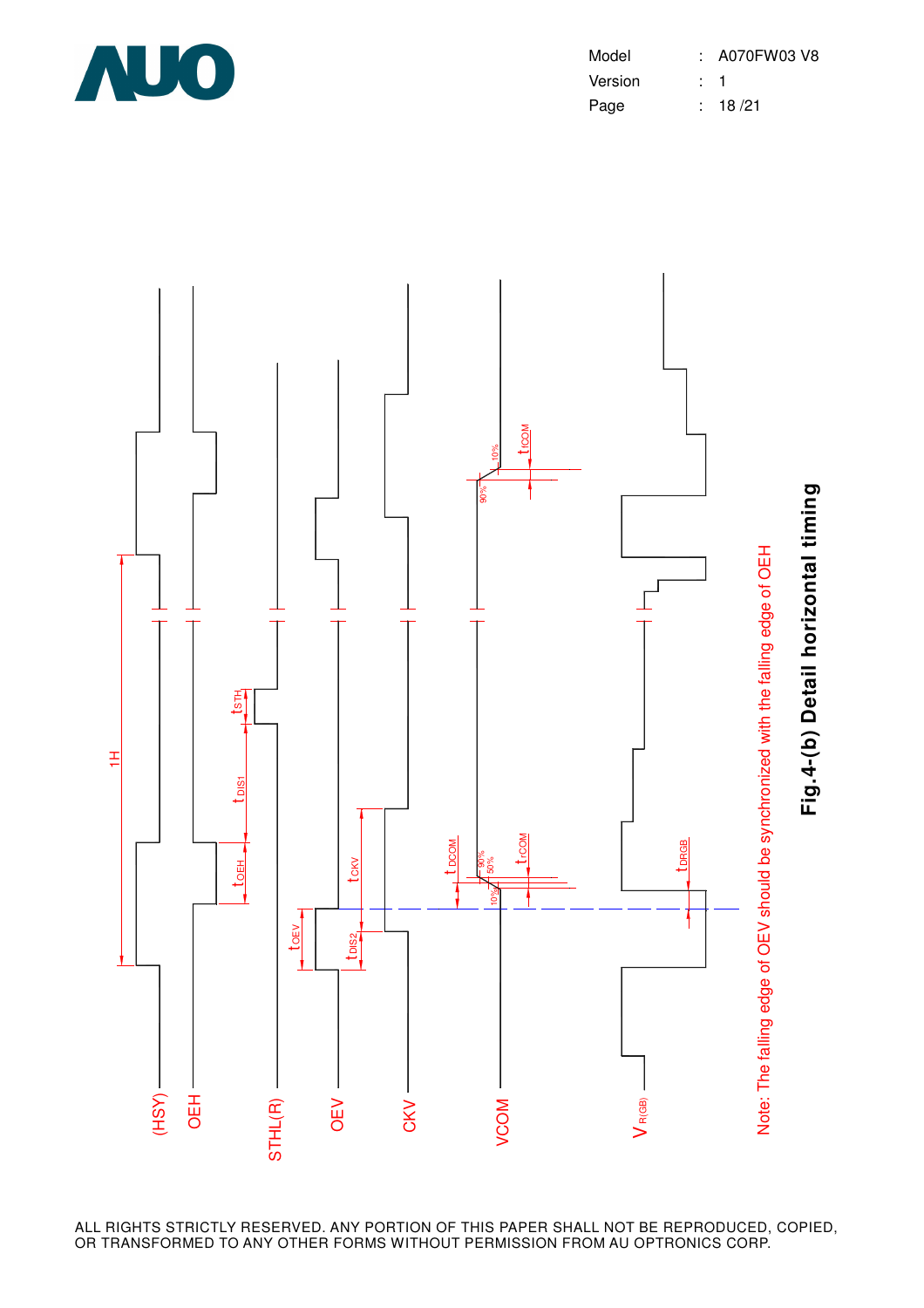

| Model   | $: A070$ FW03 V8 |
|---------|------------------|
| Version |                  |
| Page    | : 19/21          |



**Fig.5 Vertical shift clock timing** Fig.5 Vertical shift clock timing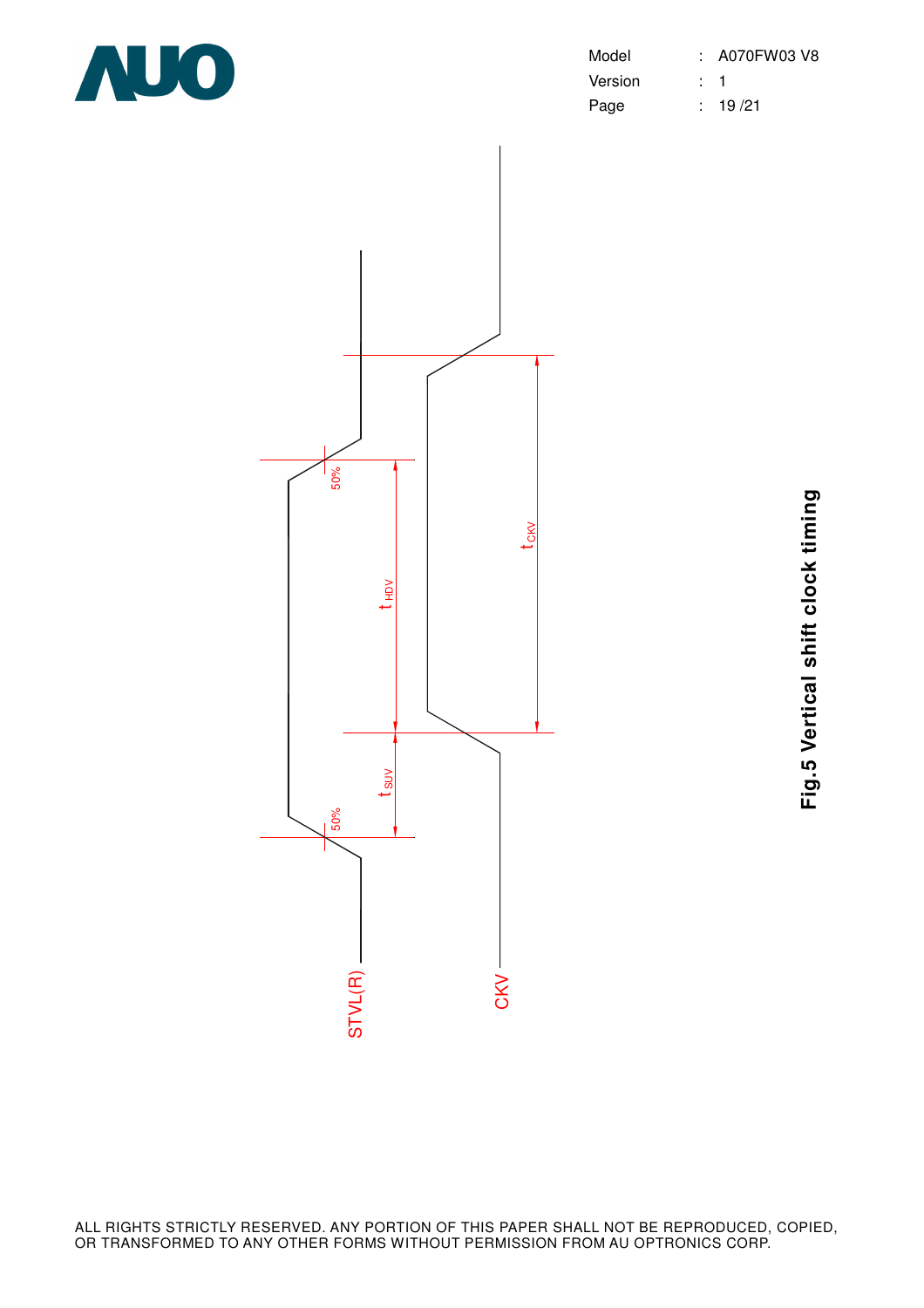

| Model   | : A070FW03 V8 |
|---------|---------------|
| Version |               |
| Page    | : 20/21       |





**Fig.6-(a) Vertical timing (From up to down)** Fig.6-(a) Vertical timing (From up to down)